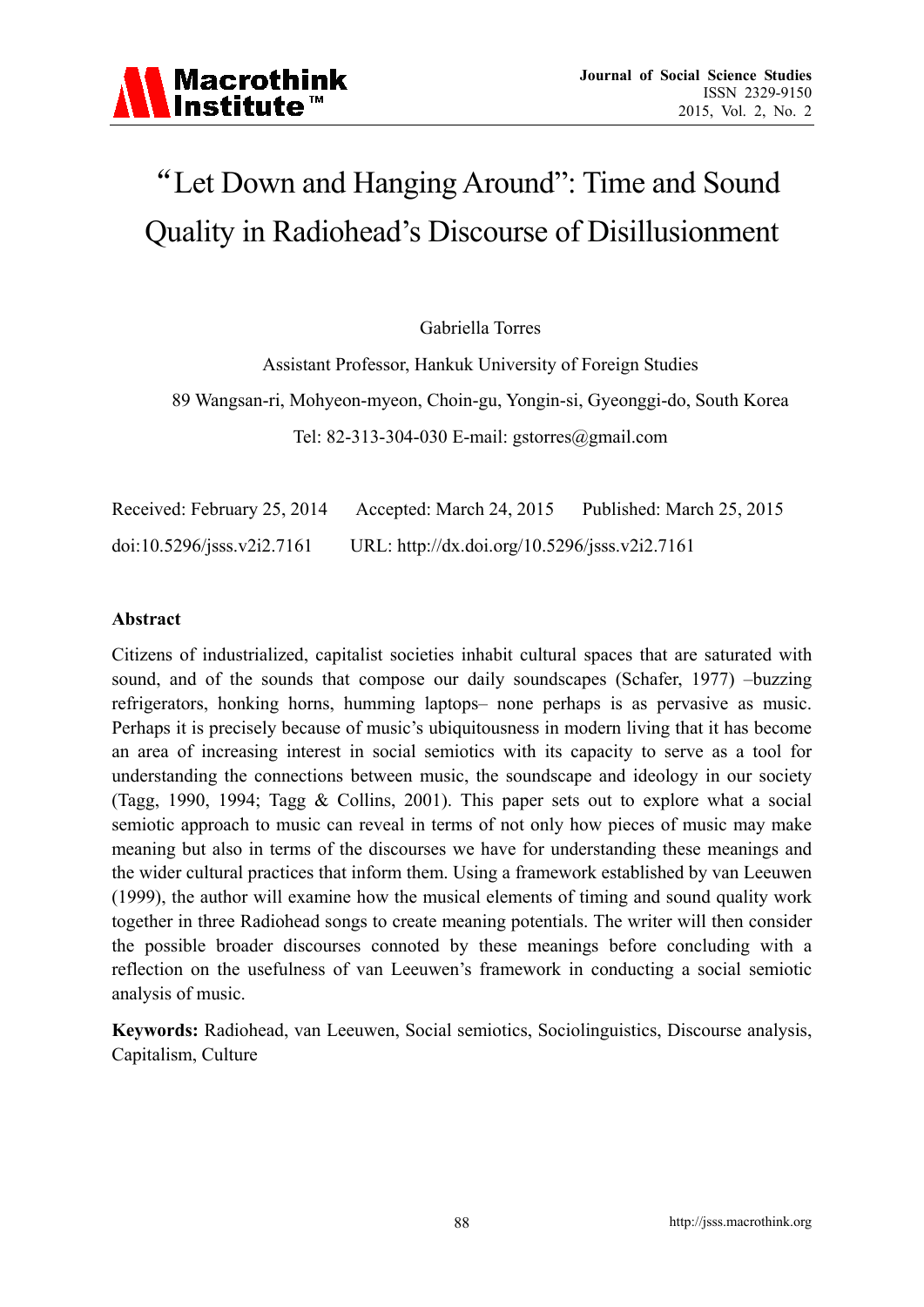

### **1. Introduction**

Citizens of industrialized, capitalist societies inhabit cultural spaces that are saturated with sound, and of the sounds that compose our daily soundscapes (Schafer, 1977) –buzzing refrigerators, honking horns, humming laptops– none perhaps is as pervasive as music. In the car, on the television, at the supermarket or in the waiting room, music has, according to Jacques Attali, "invaded our world and daily life" (1985: 3). Perhaps it is precisely because of music's ubiquitousness in modern living that it has become an area of increasing interest in social semiotics with its capacity to serve as a tool for understanding the connections between music, the soundscape and ideology in our society (Tagg, 1990, 1994; Tagg & Collins, 2001).

This paper sets out to explore what a social semiotic approach to music can reveal in terms of not only how pieces of music may make meaning but also in terms of the discourses we have for understanding these meanings and the wider cultural practices that inform them. Using a framework established by van Leeuwen (1999), the author will examine how the musical elements of timing and sound quality work together in three Radiohead songs to create meaning potentials. The writer will then consider the possible broader discourses connoted by these meanings before concluding with a reflection on the usefulness of van Leeuwen's framework in conducting a social semiotic analysis of music.

#### **2. Van Leeuwen's Semiotics of Sound**

The following sections will first address the basic principles of van Leeuwen's (1999) semiotic approach to sound before considering the two semiotic resources of timing and sound quality.

# *2.1 A 'Systemic-Functional' Approach*

In his framework for a semiotics of sound, van Leeuwen (1999) is concerned with describing what can be 'said' with sound, and how listeners can "interpret the things other people 'say with sound' ". To do this, he uses a Hallidayan (1978) inspired 'systemic-functional' approach to classify a variety of system networks, each concerned with a particular resource, which, through a series of choices, creates meaning potentials. As van Leeuwen (1999) notes, "the 'choices' offered by semiotic resources have *semiotic value*. They carry with them a potential for semiosis, for meaning-making" (van Leeuwen 1999: 8). However, in order to access these meanings, it is important to put these semiotic systems in their social, cultural and historical setting. By doing so, van Leeuwen presents a referentialist view of the semiotics of music in which "music symbolizes extramusical concepts, objects or affects" (Feld & Fox, 1994: 28). In this way, music, as observed by Attali (1985), can be seen as a mirror of society –a way of perceiving the world– and van Leeuwen's framework a means for interpreting it.

# *2.2 Semiotic Resources: Timing and Sound Quality*

In his framework, van Leeuwen (1999) describes six semiotic sound resources of perspective, timing, interacting sounds, melody, voice quality and timbre, and modality as they have developed in Western culture. The following sections will outline van Leeuwen's (1999) system networks for the semiotic resources of timing and sound quality, respectively.

#### 2.2.1 Timing

Timing refers to the structured patterns of sound, or the rhythm, in a piece of music.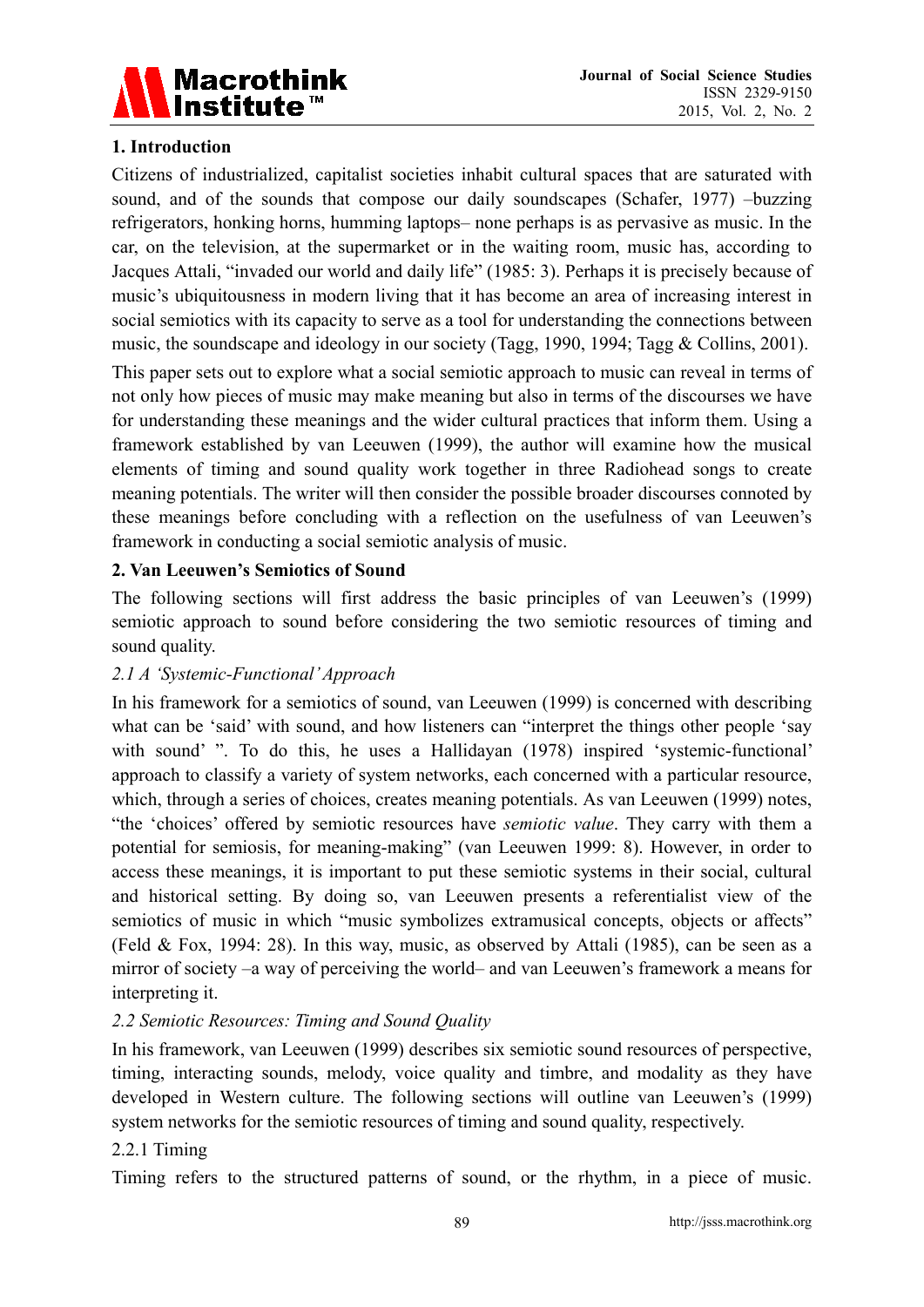

According to van Leeuwen's framework (1999), timing is classified as being either unmeasured or measured. Unmeasured time has no regular pulse and can either be fluctuating, in which sounds shift between different pitches, or continuous, which lacks any form of phrasing and does not usually vary in pitch. As per van Leeuwen, the meaning potential of unmeasured time "is given by [its] opposition to the characteristics of human productive work or dance, both of which have …regular rhythmic patterns" (1999:54). Therefore, the resulting meaning potential of unmeasured time can come to signify "'God', 'nature', 'the universe', 'the supernatural', and so on, depending on the context" (1999: 54).

Measured time is divided into measures of equal duration, which are marked off by a regularly occurring accented pulse. For van Leeuwen (1999), this plays a key role in making meaning as the pulse marks the sound that is the carrier for the key information of each measure. Furthermore, each phrase (or grouping of measures) will have what van Leeuwen terms a 'key pulse', which is the "culmination of the 'message' of the phrase" (1999: 42). As per van Leeuwen (1999), Western music is dominated by two time signatures: triple (3/4) time, counted in threes (ONE two three), and duple (2/4 or 4/4) time, counted in twos (ONE two) or fours (ONE two THREE four). Of the two, triple time is considered a more 'artificial metre' and has been historically associated with the 'closed couple dance' while duple time has been associated with collectivity, public parades and marches (van Leeuwen, 1999). Western popular music typically utilizes  $4/4$  time with accented pulses on beats ONE and THREE (Machin, 2010) creating a highly regularized structure with key information falling on the first and third beat of each measure.

As per van Leeuwen's (1999: 61) system network of timing, measured time can be further classified as regularized or non-regularized, metronomic or non-metronomic, and polyrhythmic or monorhythmic. Table 1 below outlines the sub-classifications of measured time.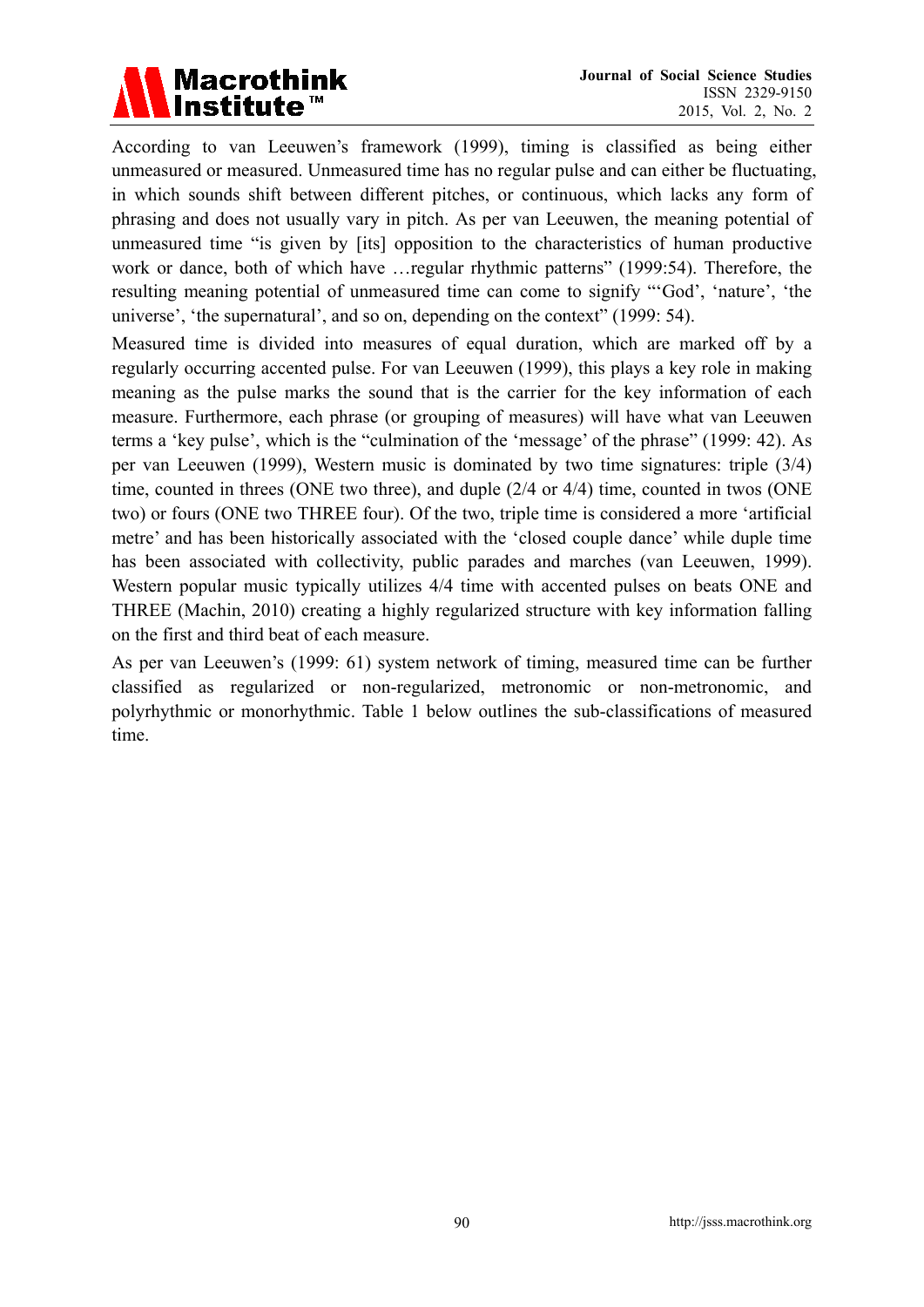

|               | <b>Sub-classification</b> | <b>Description</b> *(see Chapter 3 van Leeuwen 1999)                                                                                                                                                                                                          |  |  |
|---------------|---------------------------|---------------------------------------------------------------------------------------------------------------------------------------------------------------------------------------------------------------------------------------------------------------|--|--|
| Measured Time | polyrhythmic              | In polyrhythmic music, each member of the group follows<br>his or her own internal clock. Playing together does not<br>require synchronization.                                                                                                               |  |  |
|               | monorhythmic              | In monorhythmic music, members of the musical group must<br>all synchronize to the same beat or pulse, "in the same way<br>soldiers, or rush hour commuters in a narrow London<br>Underground pedestrian tunnel, must march in step" (55).                    |  |  |
|               | metronomic                | If a song is metronomic, the timing of the melody is strictly<br>in synch with the objective beat of the pulse. In this regard,<br>the melody or music can be said to be aligned with clock<br>('objective') time.                                            |  |  |
|               | non-metronomic            | In a song that is non-metronomic, the timing of the music or<br>melody is not in synch with the beat or pulse. It could be<br>described as following its own 'subjective' (lived, felt) time<br>and struggling against the rigidity of the beat (clock time). |  |  |
|               | regularized               | Music can be regularized in the following three ways: (1)<br>through a constant tempo (dependent on the time interval<br>between pulses in a measure) (2) regularized amount of<br>sounds per measure and (3) regularized amount of measures<br>per phrase.   |  |  |
|               | non-regularized           | In non-regularized music, the tempo and time signatures may<br>vary as well as the number of syllables per measure within<br>each phrase and the number of measures per phrase.                                                                               |  |  |

| Table 1. Sub-classifications of measured time |  |
|-----------------------------------------------|--|
|-----------------------------------------------|--|

In addition to the distinctions outlined in Table 1, tempo, also a feature of measured time, is considered as having semiotic significance. According to Machin (2010), quicker rhythms are seen as more animated, excited or active while slower tempos are associated with feelings of calm, relaxation, laziness or reluctance. For Tagg,"'tempo in music [is] an important parameter in determining the human/biological aspect of an affective relationship to time'" (1984: 22; cited in van Leeuwen, 1999: 39) thus establishing tempo as another means in which music can present and represent how a society handles time.

All of these choices within this network have potentials for meaning. As per Machin (2010), regular rhythms can suggest the impersonal or official while irregular rhythms have potentials to communicate creativity as well as instability. For Tagg, the regular, metronomic beat of disco "'represents a high degree of affective acceptance of and identification with clock time'" (1984: 32; cited in van Leeuwen, 1999: 38) while in rock and roll, the vocals, lead guitar and other instruments use syncopation and non-metronomic timing to subvert the rigidity of the clock time stated by the bass drum and bass guitar (Tagg, 1990). Through these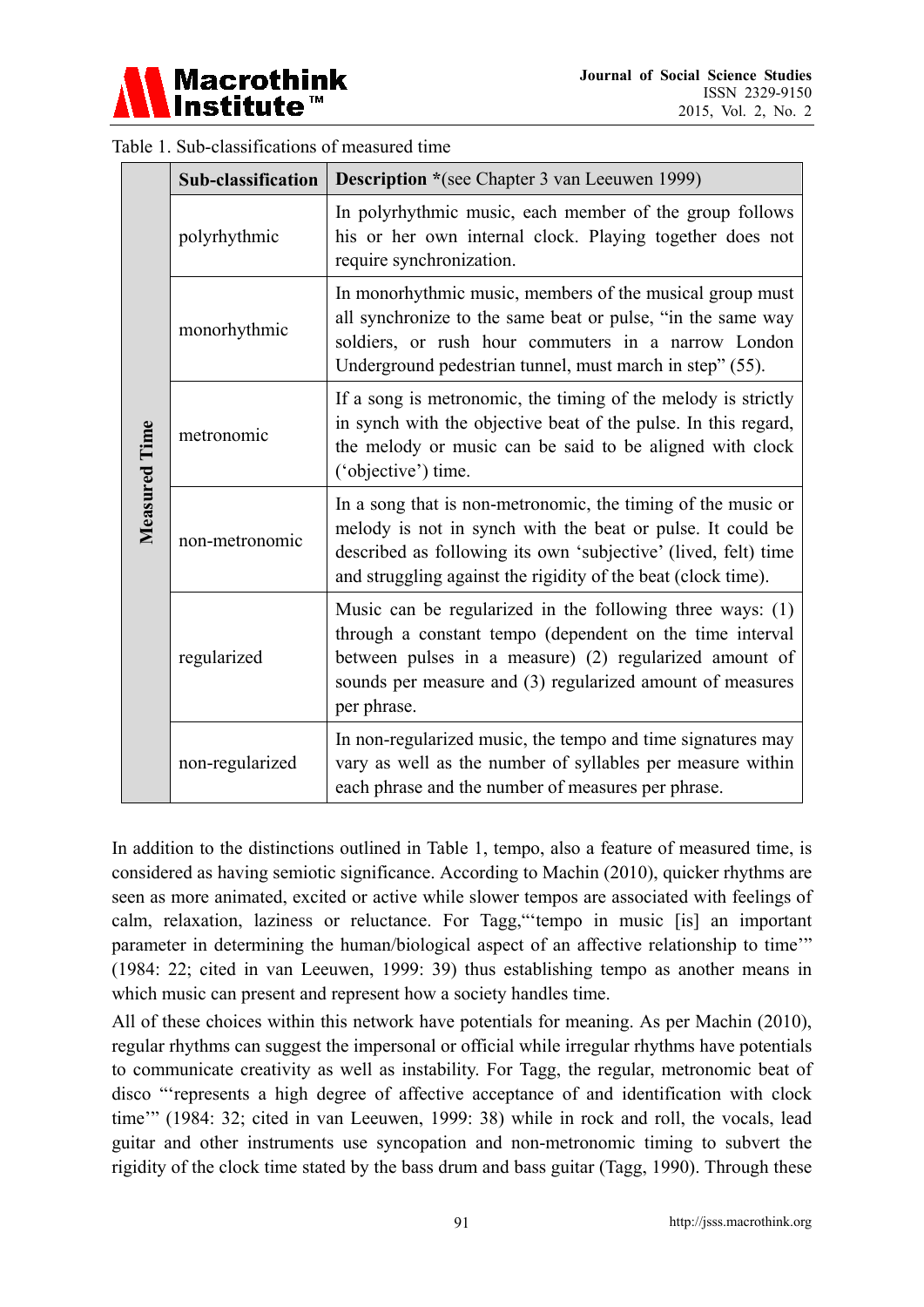

examples it is clear that musical time can very directly reflect the way "time is lived in the lifeworld where the music is made as well as people's affective relationship to that time, whether they embrace it or struggle with it" (van Leeuwen, 1999: 50).

### 2.2.2 Sound Quality

According to Tagg (1982), traditional music analysis can be characterized as a formalist practice, focusing on, amongst other elements, notable parameters of musical expression such as form and thematic construction while expressing a "nonchalance towards other parameters not easily expressed in traditional notation…such as sound, timbre…etc.…which are …ignored in the analysis of art music but extremely important in popular music" (Rosing 1981; cited in Tagg 1982: 5). Van Leeuwen (1999) addresses these less easily expressed parameters in his framework, identifying a set of seven key features of sound quality which work in combination to "help define what...sound quality presents or represents" (1999: 140) in a piece of music. Table 2 below outlines these features.

| <b>Sound/Voice</b><br>Quality<br><b>Features</b> | <b>Description</b><br>*(van Leeweun 1999: 140-141)                                                                                                                                                                                                 | <b>Meaning Potential</b><br>*dependent on context and other<br>musical elements<br>*see Chapter 6 (van Leeuwen 1999)<br>and Chapter 6 (Machin 2010)                           |
|--------------------------------------------------|----------------------------------------------------------------------------------------------------------------------------------------------------------------------------------------------------------------------------------------------------|-------------------------------------------------------------------------------------------------------------------------------------------------------------------------------|
| Tense/lax                                        | Relates to increased alertness,<br>self-control,<br>and<br>stress, <i>i.e.</i><br>situations where relaxation is not<br>possible<br>desirable<br>without<br><sub>or</sub><br>restraint. Sounds can range from<br>maximally tense to maximally lax. | <i>Tense</i> : Aggression, repression,<br>excitement, fright, anguish, scorn,<br>sarcasm<br>Lax: emotional,<br>lingering,<br>contemplation                                    |
| Rough/smooth                                     | Relates to friction or irregularity in<br>the voice. It can range from<br>maximally rough to maximally<br>smooth.                                                                                                                                  | <i>Rough</i> : worn, dirty, contamination,<br>aggression, excitement,<br>tension,<br>wear and tear, authenticity<br><i>Smooth</i> : polished,<br>clean,<br>'well-oiled', pure |
| <b>Breathiness</b>                               | Derives its meaning from<br>our<br>of the kinds<br>knowledge<br>of<br>situations in which it can occur, i.e.<br>excitement, physical exertion.                                                                                                     | Intimacy, confidentiality, sensuality,<br>strain, euphoria, emotional intensity                                                                                               |
| Soft/loud                                        | Relates most strongly to the need to<br>cover distance. Often associated<br>with dominance and power. The<br>opposite applies to softness. It is a<br>graded feature.                                                                              | Soft:<br>Intimacy,<br>confidentiality,<br>thoughtful,<br>secrecy, weakness,<br>gentle<br>Loud: Threat, danger, importance,<br>overbearing,<br>weight,<br>unsubtle,            |

Table 2. Features of sound quality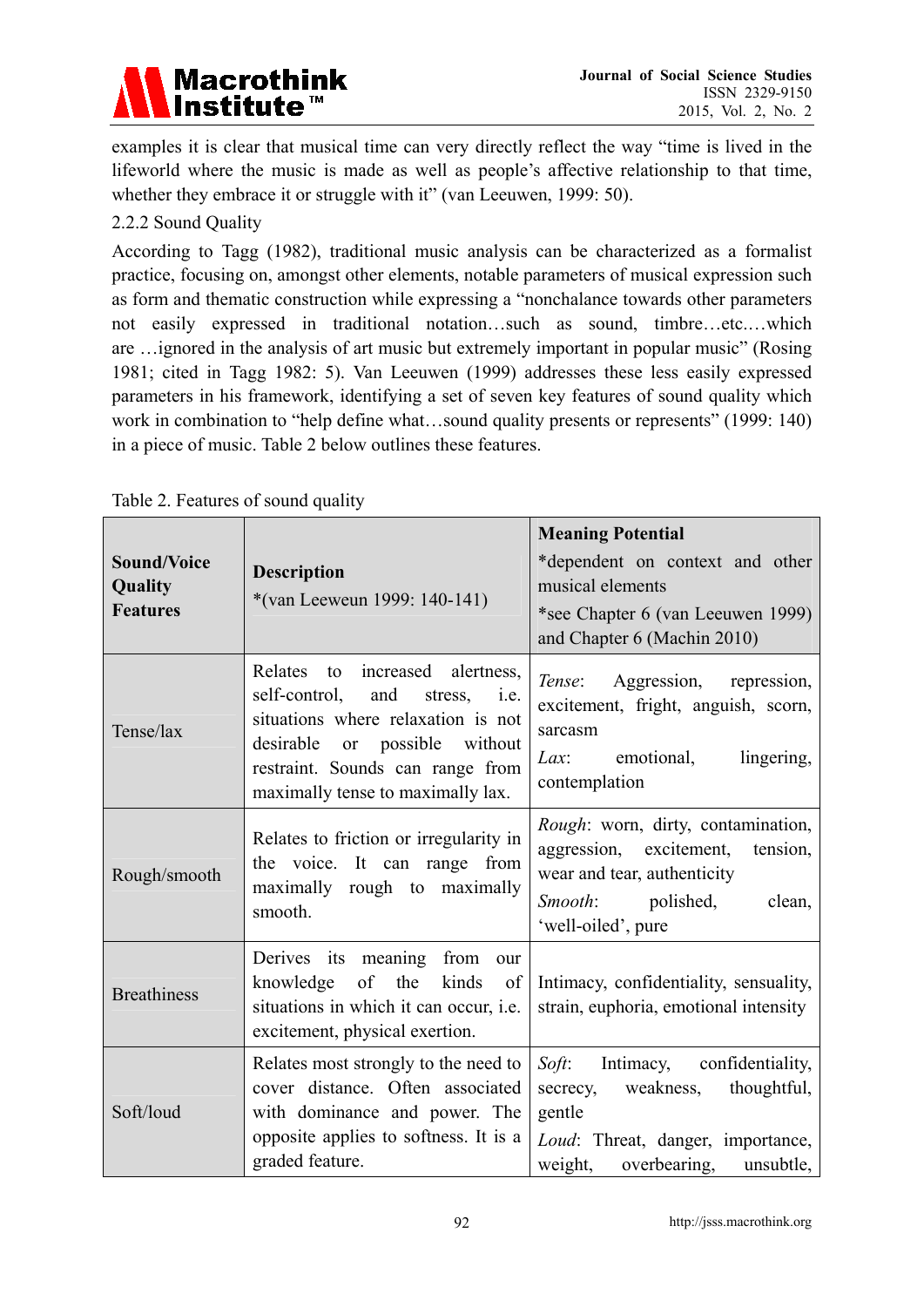

|                 |                                                                                                                                                                                                                                                                                     | occupying space                                                                                                                                                                                         |
|-----------------|-------------------------------------------------------------------------------------------------------------------------------------------------------------------------------------------------------------------------------------------------------------------------------------|---------------------------------------------------------------------------------------------------------------------------------------------------------------------------------------------------------|
| High/low        | Is associated with size (small things)<br>make high noises, large things low<br>noises) power and status (rising<br>pitches, high pitch). It is a graded<br>feature.                                                                                                                | <i>High voice:</i> dominance (in men—if<br>loud), feminine (in men if falsetto),<br>small, shrill, agitation, ethereal<br>Low voice: assertiveness in women,<br>non-assertiveness in men, bleakness     |
| Vibrato/plain   | Relates to increased emotionality or<br>loss of control (inability to keep the<br>voice steady). Relates to our<br>physical experience of trembling.<br>Different degrees and kinds of<br>vibrato are possible. Meaning<br>depends on speed, depth and<br>regularity (Machin 2010). | Vibrato: love, romance, fear; high<br>regularity might suggest something<br>mechanical, alien or sacred<br><i>Plain:</i> unmoved, steady, dull, bland,<br>firm, mechanical, technological,<br>modernity |
| <b>Nasality</b> | Associated with tension and carries<br>strong negative value judgments.                                                                                                                                                                                                             | Pain, deprivation, sorrow (Lomax<br>1968: 193; cited in van Leeuwen<br>1999:136), restraint,<br>control,<br>repression, inhibition, reluctance,<br>lack of enthusiasm                                   |

It should be noted that the understanding of the majority of the sound quality features described in Table 2 are based on what van Leeuwen terms (see 2.1) 'experiential meaning potential', in other words our experience of what we do physically when we produce these sounds, then subsequently turning this action into knowledge and metaphorically extending these experiences "to grasp similar extensions made by others" (Lakoff & Johnson, 1980; cited in van Leeuwen 1999: 140). For Machin (2010), experiential meaning potential extends more broadly to include associations of sounds produced by our physical environment, such as thunder which makes a booming sound that, when made artificially, communicates the qualities associated with thunder, i.e. vastness, power, and danger.

However, alongside using our physical experience of sound to make meaning, van Leeuwen notes that provenance plays a role as well:

When a sound travels, its meaning is associated with the place it comes from and/or the people who originated it, or rather, with the ideas held about that place or those people in the place to which the sound has travelled. (1999: 139)

Provenance, as described by van Leeuwen (1999) and Machin (2010), closely resembles the Barthian concept of 'connotation', which Barthes describes as a "second-order semiological system" (Barthes, 1972: 113) that points to the broader concepts, ideas and values which the denotative meanings (i.e. the sounds themselves) stand for. As Machin notes:

These observations are useful for analyzing popular music. We can consider the associations of different kinds of sounds and the instruments that make them. We can ask what kinds of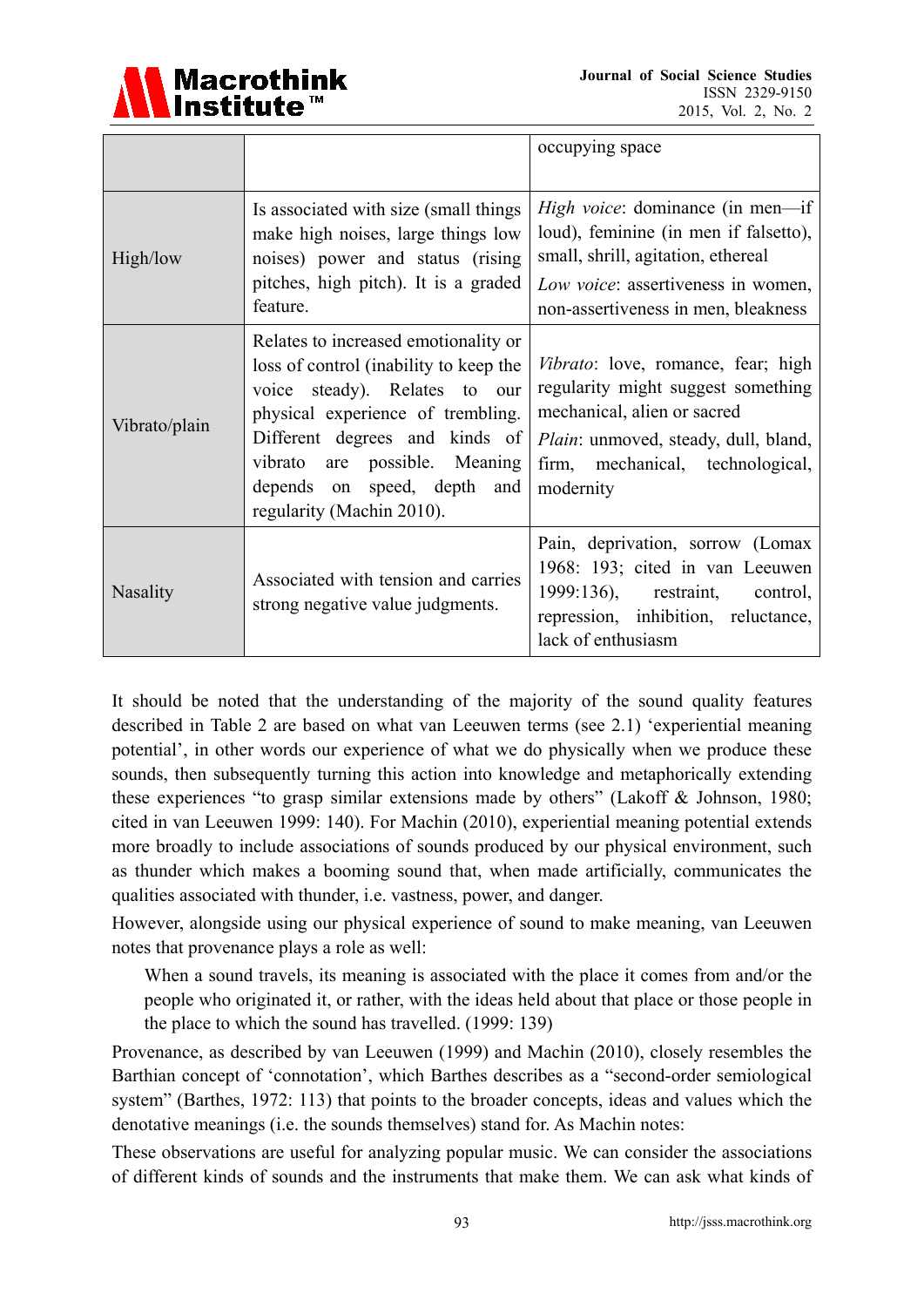

places, cultures and times they suggest. (2010: 121)

With connotation's power to naturalize ideologies or the status quo (Barthes 1972), this becomes an increasingly important factor to consider when analyzing something as seemingly mundane or harmless as music, for as Cloonan and Johnson (2002) observe, "Disempowerment and oppression can be brutally imposed through state terror, but…quietly naturalised through the channels of everyday life…. And music is one of *the* most pervasive experiences of everyday life.

#### **3. Timing and Sound Quality in Radiohead**

The following section will utilize van Leeuwen's (1999) social semiotic approach to analyze three Radiohead songs in regards to their use of the semiotic resources of timing and sound quality to make meanings.

#### *3.1 "No Surprises"*

"No Surprises" (Radiohead, 1997b) is the tenth track on Radiohead's seminal album *OK Computer* (1997c)*.* Released in 1997, it quickly became lauded as the voice of an anxiety-ridden and alienated generation. The following sections will look at the uses of timing and sound quality and their possible meanings within the workings of the song.

#### 3.1.1 Timing

"No Surprises" (Radiohead, 1997b) opens with four measures of bass guitar and lead guitar which accent the first and third pulse of each measure, establishing the regularity of its signature of 4/4 time as is seen in Figure 1.



Figure 1. First four measures of "No Surprises"

The pattern is repeated for another four measures, this time with the addition of drums, rhythm guitar and what sounds like a toy piano or xylophone, sounding out each beat in the measure. The instruments fall easily in synch with the clock time established by the guitar and bass guitar in a metronomic fashion: the slow tempo and repetitive nature of the rhythm and notes give the song a lullaby-like quality.

In the ninth measure  $(0.25)$ , the voice enters very much in the same way as the instruments in regards to falling in step with the rhythm of the song. In the measures that follow in the first verse, the words and notes of the melody fall on the pulse thus representing the singer giving himself over to objective time (van Leeuwen, 1999) though the slight syncopation in the second, fourth and sixth measures of the verse seem to indicate that this could be more a case of resignation than eager acceptance.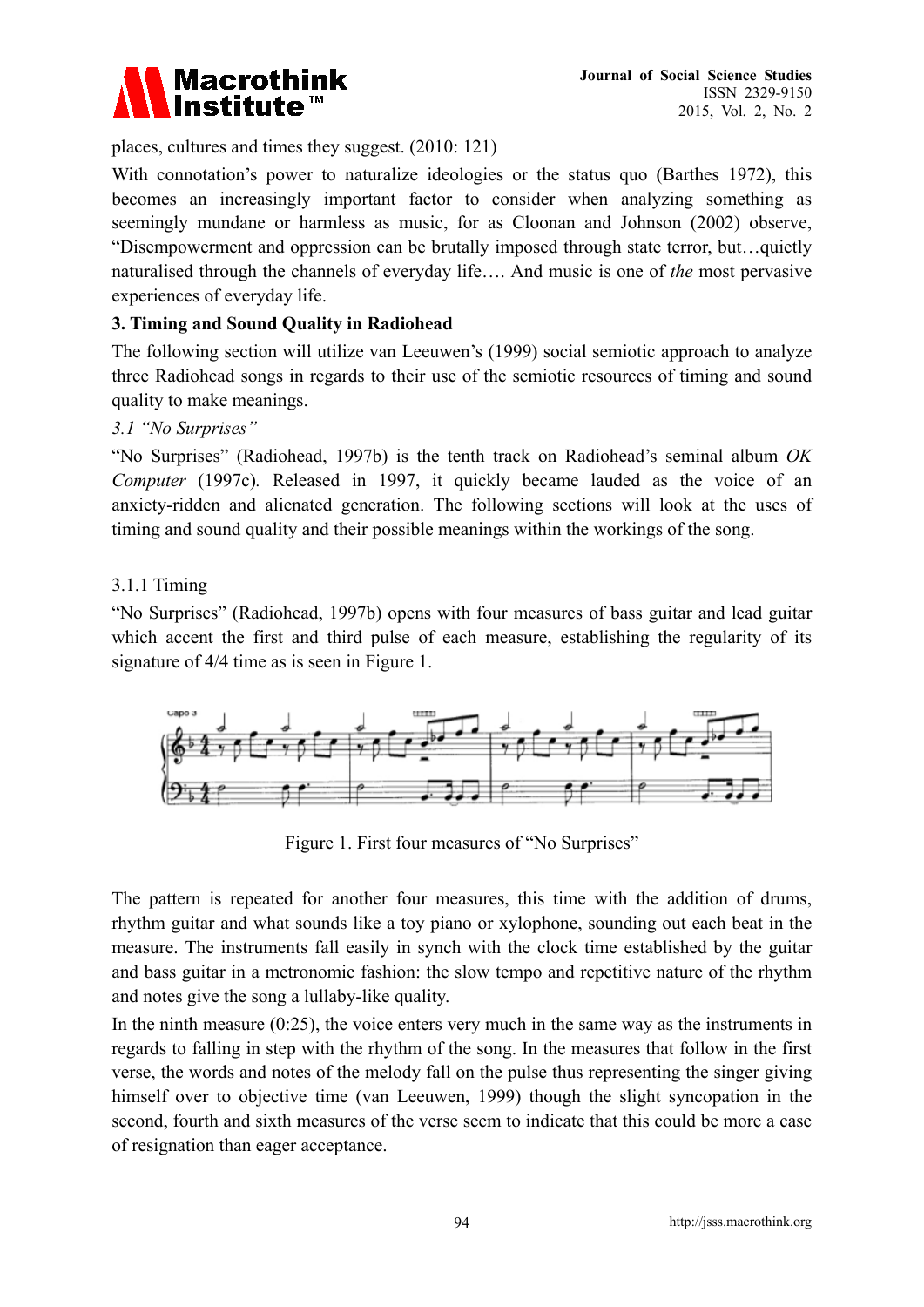# **Macrothink** Institute<sup>™</sup>

The rest of the song continues in much the same fashion, making it a highly regularized, mostly metronomic, monorhythmic piece of music. What, then, are some of the meaning potentials to be gleaned from the rhythmic qualities of this tune? In answering this question it is first helpful to locate the pulse of each measure and identify the message carried in it (see section 2.2.1). The words of the melody that fall on the pulses are as follows: "heart, that's, full, like, land, fill, job, slowly, kills, you, bruises, won't, heal". The verbal message is direct, simple and desolate. The melody itself is fairly repetitive, mimicking the rises and fall in pitch as is heard with the innocuous sounds of the xylophone and lead guitar. However, the sweet and relatively harmless sounds are in fact inescapable in their repetitiveness, mimicking the drudgery of daily life complete with its daily commutes, paper shuffling and 'clock slaving'. This is the song of the 'clock slave', "digitally quantified and atomized (worth so much an hour, so much for a bank loan, etc.)" (Tagg 1990: 38), oppressed by, and resigned to, the forces of a time he does not, and will not, control.

# 3.1.2 Sound Quality

The sound quality of the opening lead guitar and bass lines are smooth and soft with some vibrato. The bass guitar is lax and low while the lead guitar is high-pitched and somewhat tense. The xylophone, like the lead guitar, is high in pitch, soft, and smooth. However, it is more relaxed than the lead guitar as playing a xylophone softly also implies a more relaxed, light strike of the instrument. The rhythm guitar and drums are lax, soft, and smooth. The instrumentation seems far removed from the noise, grit and chaos of the urban soundscape (Tagg, 1990, 1994; Tagg & Collins, 2001). Instead, the instruments, through their sound quality, seem to communicate something more akin to the quietness and mildness of suburban life, away from the clamor of the city.

Though the sound quality of the instruments depicts the tranquility of suburbia, the voice quality indicates that all is not what it appears amongst the neatly lined houses and gardens. The vocals are tense, soft, and high in pitch, somewhat rough and worn, with strong vibrato and nasal expressions. Combined, these vocal features can signify anxiety, anguish, tension, weakness, smallness, fear and pain (see Table 2). Nasality, in particular, is associated with degrees of repression, reluctance and lack of enthusiasm (Machin, 2010). The voice in "No Surprises" (Radiohead, 1997b), then, could be interpreted as the voice of dissatisfaction and disillusionment within the confines of modern suburban life.

#### *3.2 "The National Anthem"*

The follow up record to *OK Computer* (Radiohead, 1997c) is *Kid A* (Radiohead, 2000a). The album represents a departure from the band's previous vocal-guitar style rock and introduces various electronic and computer elements which are on par, in terms of salience, with many of the vocal and instrumental arrangements. The following sections will analyze timing and sound quality in "The National Anthem" (Radiohead, 2000b), the third song on the album**,**  *Kid A.* 

#### 3.2.1 Timing

Like "No Surprises" (Radiohead, 1997b), "The National Anthem" (Radiohead, 2000b) is a measured song in 4/4 time that is regularized, mostly metronomic and monorhythmic. However, where the timing of "No Surprises" speaks of resigning oneself to the clock, "The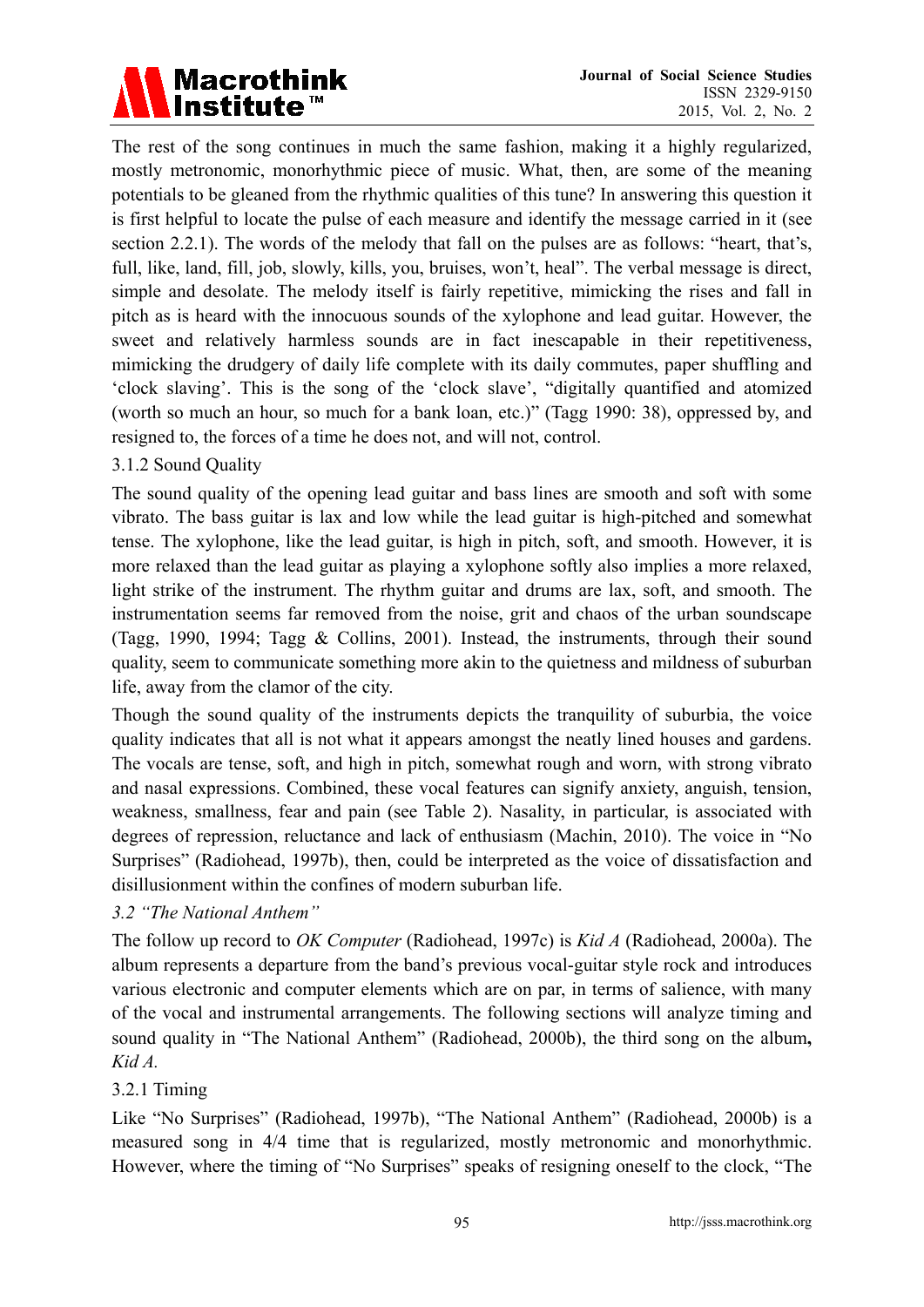

National Anthem" presents and represents defiance to the overbearing nature of objective time through the non-metronomic, polyrhythmic free jazz style brass section featured in the song.

The song begins with an aggressive bass line that states the "rehumanised version of humanly produced regularity [clock time]" (Tagg, 1990: 45) in a medium tempo that connotes the marching of soldiers or slowly moving tanks. The pulses on the first and third beats of the measures emphasize the song's duple time and its associations with "progress, exploration, expansion and nationalistic values" (van Leeuwen, 1999: 49). The bass line drives relentlessly throughout the tune, and in fact is its only constant beat as the drums proceed to sporadically drop in and out of the song. In the ninth measure, the Ondes Martenot makes its appearance with a slow descending melody that glides down from note to note on the pulse of the measures. At minute 1:36 in the song, the voice comes in with short bursts of lyrics whose melody and words fall in unison with the pulse (though at times with a degree of slight anticipation).

Once again, objective time reigns supreme. However, in minute 2:39 a saxophone begins a rhythmic phrase, which evolves into a free jazz style improvisation by a horn section of trumpets, saxophones and trombones thus challenging the objective time of the bass line. For Attali, "The only possible challenge to repetitive power [clock time] takes the route of a breach in social repetition and the control of noisemaking (1985: 132). In "The National Anthem" (Radiohead, 2000b), the free jazz improvisation does just this. With its non-metronomic, irregular and polyrhythmic timings, it breaks from the "cultural alienation inherent in repetition, to use music to build a new culture" (Attali 1985: 138) that celebrates individuality and difference, rising up against the conformity of the clock.

#### 3.2.2 Sound Quality

The sound quality of the bass is tense, rough, loud and low. Combined, these features point to meaning potentials of power, aggression and importance (see Table 2) and even danger with its deep, ominous pitch (Machin, 2010) that resonates throughout the space of the song. The bass seems to suggest an all-encompassing power, both threatening and insurmountable, driving forward at all costs, perhaps connoting the all-consuming power of the capitalist machine, its sound "flood [ing] spaces with power, to oppress and conquer" (Cloonan  $\&$ Johnson, 2002: 29).

In contrast to the bass, the Ondes Martenot, though tense, is smooth, and soft. Its pitch is high, beyond the range of the human voice, and paired with a high regularity of vibrato, suggesting the ethereal (Machin, 2010), the extraterrestrial or sacred (van Leeuwen, 2010), i.e. the unattainable ideal. The horns, at the height of their improvisation, are tense, rough, loud and high-pitched (though within the range of the human voice), connoting aggression, scorn, fear and agitation (see Table 2). They emerge as the human voices, shouting over the rumble of institutional power, demanding to be heard.

The voice in "The National Anthem" (Radiohead, 2000b) starts out tense, high, and nasally, though moderately loud and with very little vibrato suggesting the steady or mechanical (Machin, 2010). Feedback behind the voice creates a degree of roughness indicative of aggression or contamination (see Table 2), which, as the song progresses, increases in its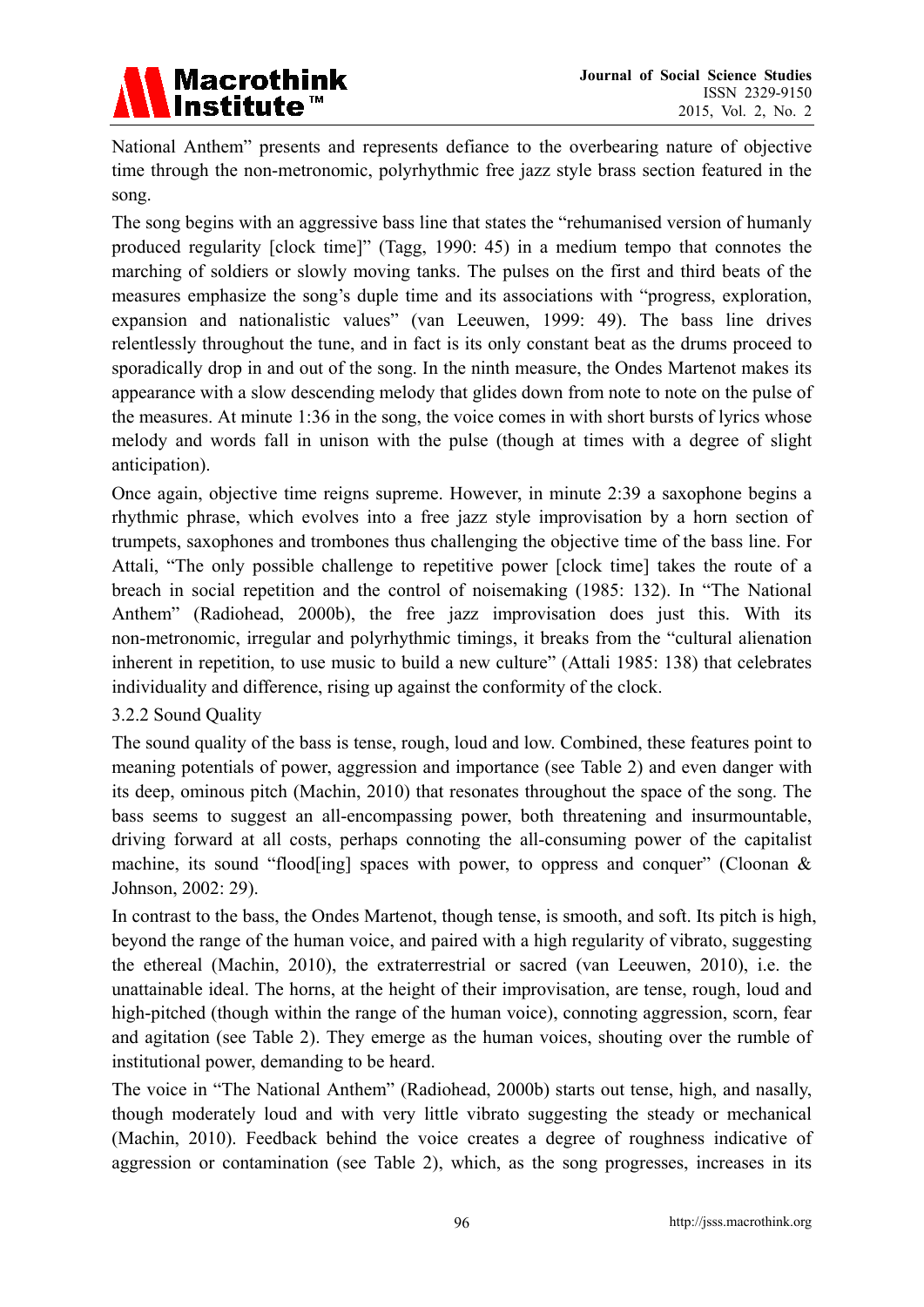

intensity along with the volume and degree of tension in the voice. As the vocalist repeatedly sings, "It's holding on" (Radiohead, 2000b), it becomes increasingly clear through the quality of the voice that he is barely holding on at all as his voice mimics the chaotic frenzy of the horns while both struggle to occupy the sound space dominated by the overpowering bass line. In the end, the voice and horns drop out and a piece of distorted orchestral melody is heard, reminiscent of the beginning of a national anthem, once again establishing order and control (Cloonan & Johnson, 2002).

#### *3.3 "Nude"*

"Nude" (Radiohead, 2008b) is the third song on Radiohead's seventh studio album, *In Rainbows* (2008a)*.* Self-released on 2007 as a download, then in album format in 2008, the album seems to merge together the more traditional vocal-guitar style of earlier records with their electronic experimentations of *Kid A* (Radiohead, 2000a) and *Amnesiac* (Radiohead 2001). The following sections will explore the uses of timing and sound quality and their potential meanings in "Nude".

#### 3.3.1 Timing

"Nude" (Radiohead, 2008b) is another example of a measured, monorhythmic, regularized and metronomic song. Again, the bass guitar and the drums state the objective time to which the vocal melody easily conforms too with its words and notes falling on the pulse. However, unlike "No Surprises" (Radiohead, 1997b) and "The National Anthem" (Radiohead 2000b), "Nude" (2008b) is played in a 6/8 time signature (ONE two three FOUR five six) with six beats to a measure and a pulse on counts one and four. This produces a 'triple time feel' that Machin (2010) suggests is used to create a sense of lightness, space or reluctance as "there is a sense of hesitation as the two pulses follow the accent on the first [and fourth] beat. This creates… a side-to-side motion rather than forwards" (128) thus implying a state of contemplation, conformity or caution. Similarly, van Leeuwen (1999) describes triple time as an 'artifical time' that connotes individuality or emotive expressivity. In this way, it expresses "the ethos of individualization, self-expression and privacy" (Marothy, 1974: 233; cited in van Leeuwen, 1999: 49) and is associated with "the private side of the industrial age" (49). Where as duple time is the rhythm of human activity and the public sphere, van Leeuwen likens triple time to the way "neighbours in a suburb might live close to each other yet not communicate" (1999:49).

Again, as with the previous two Radiohead songs analyzed, this song seems to suggest alienation from, and resignation to, the confines of modernity. Though the song utilizes a time signature associated with individuality, the lyrics warn the subject from getting "any big ideas" because "they're not going to happen" (Radiohead, 2008b) thus repressing the ethos of individualization and emotive expressivity suggested by the triple time pattern. Furthermore, the use of this 'private' time, could be seen to emphasize the subject's alienation from society as, like the waltz, he is physically together with others in the world—like a couple in a ballroom of other couples—yet no longer communicating with them (van Leeuwen, 1999).

#### 3.3.2 Sound Quality

"Nude" (Radiohead, 2008b) begins with eleven seconds of synthesizer noise and sampled vocals that are soft, somewhat lax, high, and smooth with a high regularity of vibrato,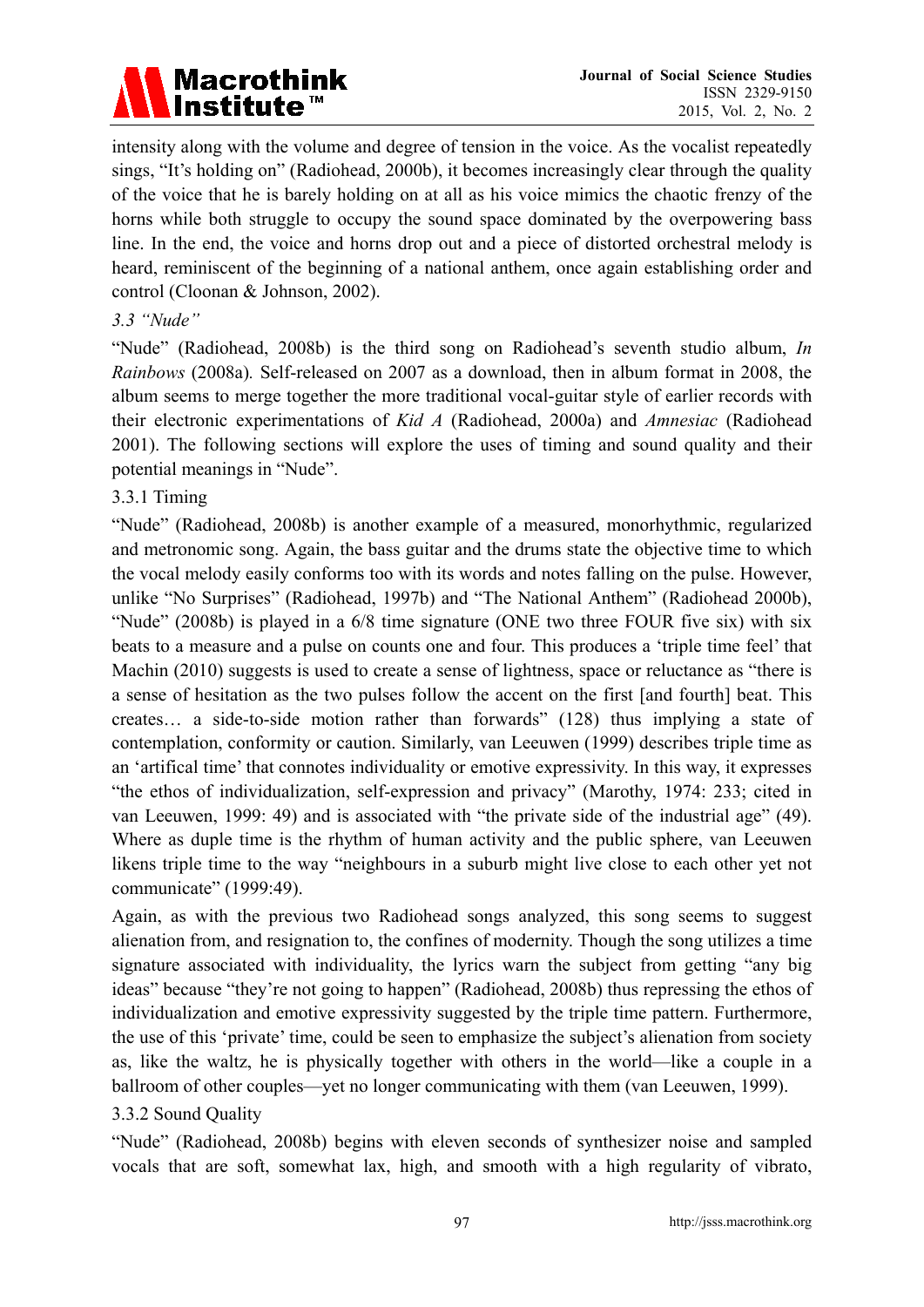# **Macrothink** <u>Institute</u>™

establishing a dreamlike or ethereal space for the song to inhabit. At 0:12 the drums come in quite softly, and are relaxed, smooth and high-pitched, using mostly the snare and symbols to establish the pulse with a soft muffled bass pedal on the first beat of each measure. The bass guitar, like the drums, is relaxed and smooth, played softly in the higher register without much vibrato. Unlike "The National Anthem" (Radiohead, 2000b), it is unobtrusive, gentle and steady (see Table 2), implying an intimacy indicated by the title of the song. Occupying less space than in "The National Anthem", the instrumentation allows room for the emotive expression of the vocal melody in this private and contemplative setting.

There are two sets of voices to analyze in "Nude" (Radiohead, 2008b). The first set is comprised of falsetto "oooohs" which act as bookends to the song. They are moderately tense, entirely smooth, soft, nasal and vibrating. Like the synthesizer in the song, these "oohs" suggest something of the sacred or ethereal with their high register and vibrato. Likewise, their nasal quality connotes an element of sorrow or pain (see Table 2). These voices could suggest the unattainable ideal, be it spiritual or emotional, which the subject of the vocal melody is unable to realize.

Unlike the voice of the intro and outro, the voice of the vocal melody is anchored to the terrestrial. Though similarly sung in a soft falsetto with nasality and vibrato, it is notably more tense, somewhat rough and featuring a degree of breathiness giving it a far more human quality. This worn and weary voice suggests repression, anguish and scorn (see Table 2) while still retaining the intimacy of the instrumentation. Additionally, a reverb or echo effect is used on the vocal line. As Doyle (2006) observes, echo can be used to suggest space (cited in Machin 2010: 125) as echoes are generally experienced in large empty spaces; hearing reverb or echo allows us to make associations with isolation and loneliness. Similar to the meanings garnered from the timing of the song, the sound quality of the instruments and vocals highlights the estrangement of the melodic subject from his environment and, quite possibly, from himself: the self he wants to, but will never, be.

#### **4. "Disappointed People": The Discourse of Radiohead**

The discourse of alienation in modern capitalist society is not new to popular music and figures as a prominent discourse in Radiohead's music (Letts, 2005). Throughout the course of their eight albums, the band has actively articulated its anti-capitalist sentiments and consumer culture anxieties. The irony within this discourse, however, is two fold: firstly, music itself is a commodified good; as Attali (1985) aptly states, "wherever there is music, there is money" (3) and secondly, "music about alienation has proven to have a strong market worldwide" (Letts, 2005:1). In other words, anti-capitalist sentiment sells, and Radiohead has been generously rewarded by the system it so vehemently critiques thus finding itself trapped within the workings of the capitalist machine.

From this obvious disparity emerges a new discourse in the music of Radiohead, a discourse of disillusionment expressed through a distinct voice of disappointment and ambivalence (Morrison & Love, 1996), a voice that simultaneously distinguishes itself from corporate power, but can offer no alternative against it, as in order to hear its anti-corporate message, you must first buy the album. In each of the three songs analyzed in Section 3, the vocal melody finds itself subordinated to the rigidity of objective, capitalist time. Through the quality of the voice, one hears its struggle, but ultimately for the subject, and the listener,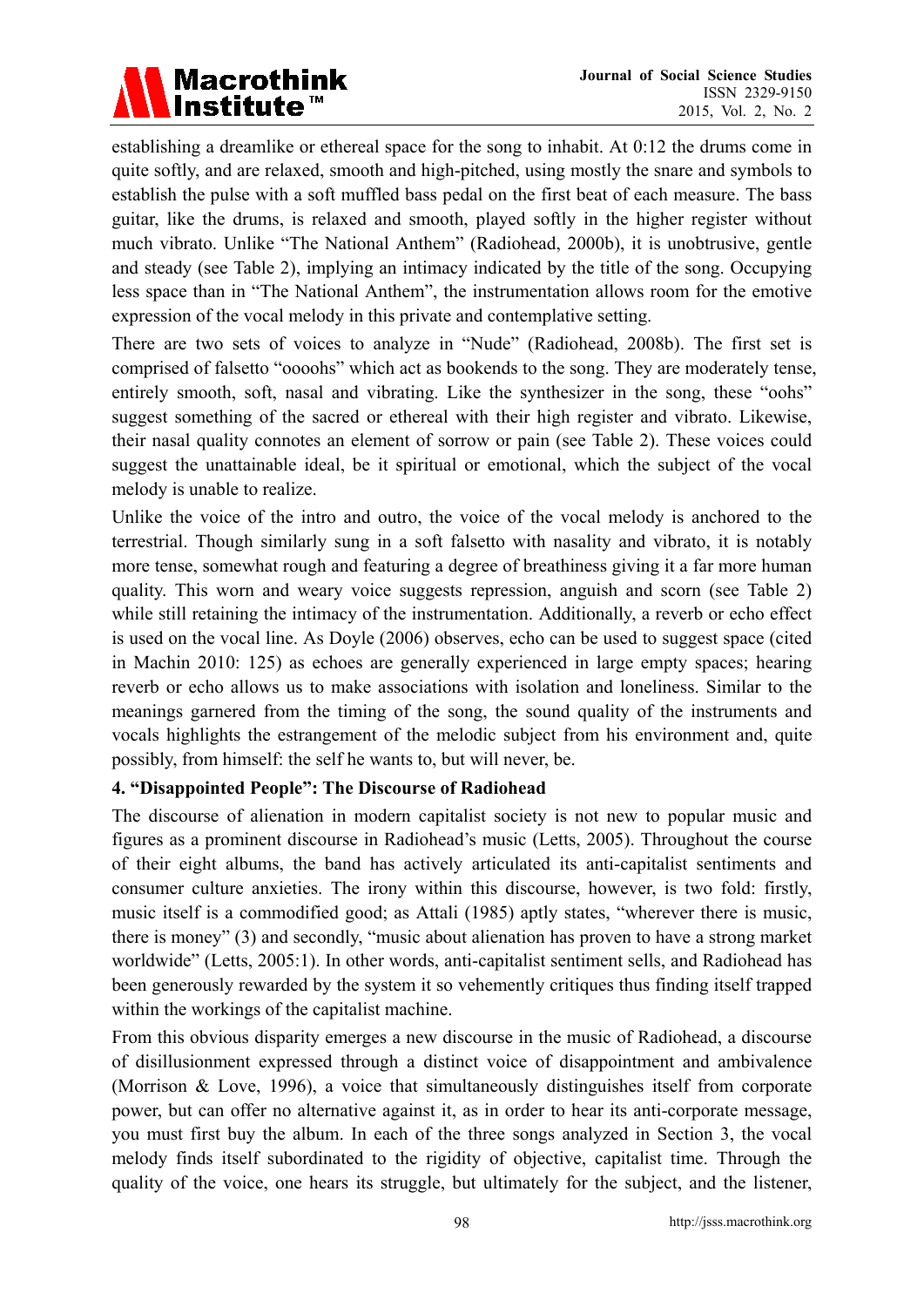# **Macrothink** Institute<sup>™</sup>

there is no escape. Even in "The National Anthem" (Radiohead, 2000b), where the horns break free of metronomic time in their free jazz improvisation, order is once again restored through the distorted orchestral melody that finishes the song. Likewise, in "Nude" (Radiohead, 2008b), though space is given for the individual and his emotive expressions through its use of 6/8 time, the singer is ultimately undermined by his own self-awareness of the futility of his predicament: he wants to escape to achieve his ideal but cannot. He tells himself, "Don't get any big ideas/They're not going to happen/You paint yourself white/ And fill up with noise/But there'll be something missing" (Radiohead, 2008b) which could be another form of saying, "There's no escaping the capitalist machine, so don't bother trying. Make your music, sell your records and resign yourself to the irony of it all."

The discourse of disillusionment in Radiohead, then, articulates the disappointment of being trapped within a system that is seemingly inescapable. Even when speaking out against it, we are a part of it. As Frith (1987) argues:

What we know of pop music, even that which we have thought of as most creative as most anti-mainstream, has come to exist not in spite of commerce, but in harmony with it. (Cited in Machin, 2010: 30).

As a result we have become an ambivalent, resigned, and "disappointed people…let down and hanging around" (Radiohead, 1997a), a sentiment Radiohead's music skillfully reflects. In Radiohead's discourse of disillusionment, "we are all dehumanized and made into a commodity, just as the band itself has been" (Letts, 2005: 167).

### **5. Conclusion**

In conclusion, van Leeuwen's framework proved a useful tool for analyzing how the semiotic resources of timing and sound quality work together to create meanings in three Radiohead songs. By using his 'systemic-functional' approach to the semiotics of sound, it was possible to identify the broader discourses of alienation and disillusionment communicated in the music of Radiohead and investigate how these discourses are conveyed through timing and sound quality. By recognizing these discourses and how they are expressed, it becomes possible to perceive what is "'deep and 'hidden' and below the surface" (van Leeuwen, 1999: 196) of our culture and society. Listening and understanding the music of our everyday lives, then, becomes an act of vital importance for, as Attali (1985) states, "By listening…we can better understand where the folly of men and their calculations is leading us, and what hopes it is still possible to have" (3).

#### **Acknowledgement**

This work was supported by the Hankuk University of Foreign Studies Research Fund of 2015.

# **References**

Attali, J. (1985). *Noise: The Political Economy of Music.* Trans B. Masumi. London: University of Minnesota Press.

Barthes, R. (1972). *Mythologies.* New York: Noonday Press.

Cloonan, M., & Johnson, B. (2002). Killing me softly with his song: an initial investigation into the use of popular music as a tool of oppression. *Popular Music, 21*(1), 27-39. http://dx.doi.org/10.1017/S0261143002002027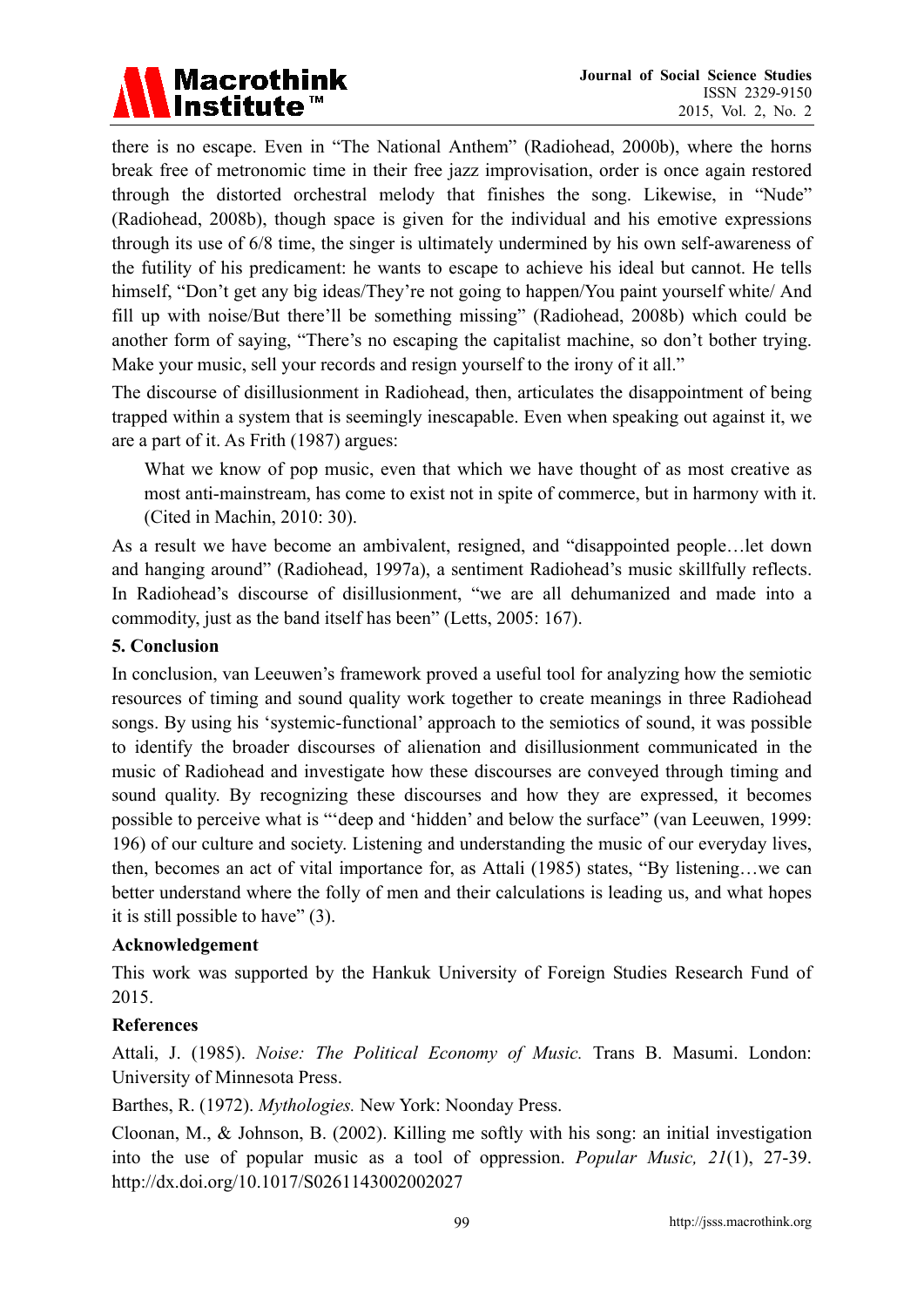

Doyle, P. (2006). *Echo and Reverb: Fabricating Space in Popular Music Recording, 1900-1960.* Middletown, CT: Wesleyan University Press.

Feld, S., & Fox, A. A. (1994). Music and language. *Annual Review of Anthropology, 23*, 25-53. http://dx.doi.org/10.1146/annurev.an.23.100194.000325

Frith, S. (1987). The industrialization of popular music. In J. Lull (Ed.), *Popular Music and Communicaton* (pp. 53-79). London: Sage. http://dx.doi.org/10.1017/S0261143000006772

Halliday, M. A. K. (1978). *Language as a Social Semiotic.* London: Edward Arnold.

Lakiff, G., & Johnson, M. (1980). *Metaphors We Live By*. Chicago: University of Chicago Press.

Letts, M. T. (2005). "*How to Disappear Completely": Radiohead and the Resistant Concept Album.* Ph.D. University of Texas at Austin. Retrieved March1, 2013, from http://www.library.utexas.edu/etd/d/2005/lettsm76116/lettsm76116.pdf

Lomax, A. (1968). *Folk Song Style and Culture*. New Brunswick, NJ: Transaction Books.

Machin, D. (2010). *Analysing Popular Music: Image, Sound, Text.* London: Sage. http://dx.doi.org/10.4135/9781446280027

Marothy, J. (1974). *Music and the Bourgeois, Music and the Proletarian*. Budapest: Akademiai Kiado.

Morrison, A., & Love, A. (1996). A discourse of disillusionment: Letters to the editor in two Zimbabwean magazines 10 years after independence. *Discourse & Society, 7*(1), 39-75. http://dx.doi.org/10.1177/0957926596007001003

Rösing, H. (1981). Die Bedeutung musikalischer Ausdrucksmodelle für das Musikverstndnis. *Zeitschrift für Muskpädagogik, 16*, 158-264.

Schafer, M. (1977). *The Tuning of the World*. Toronto: McClelland & Stewart.

Tagg, P. (1982). Analysing Popular Music: theory, method and practice. *Popular Music, 2*, 37-65. http://dx.doi.org/10.1017/S0261143000001227

Tagg, P. (1984). Understanding musical time sense in *Tvarspel-Festskrift for Jan Ling (50 År),*  Göteborg: Skrifter fran Musikvetenskapliga Institutionen.

Tagg, P. (1990). Reading sounds: an essay on sounds, music, knowledge and society. *Records Quarterly, 3*(2), 4-11. Retrieved February 26, 2013, from http://www.tagg.org/articles/readsound.html

Tagg, P. (1994). From refrain to rave: the decline of figure and the rise of ground. *Popular Music, 13*(2), 209-222. http://dx.doi.org/10.1017/S026114300000708X

Tagg, P., & Collins, E. K. (2001). The sonic aesthetics of the industrial: Reconstructing yesterday's soundscape, paper for Soundscape Studies Conference, Dartington College. Retrieved February 26, 2013, from http://www.tagg.org/articles/xpdfs/dartington2001.pdf

Van Leeuwen, T. (1999). *Speech, Music, Sound.* Basingstoke: Macmillan.

#### **Song References**

Radiohead. (1997a). Let down. From *OK Computer*. USA: Capitol Records.

Radiohead. (1997b). No surprises. From *OK Computer*. USA: Capitol Records. Can be heard at: http://www.youtube.com/watch?v=78twf0CH-Cw. [Accessed  $26<sup>th</sup>$  February 2013].